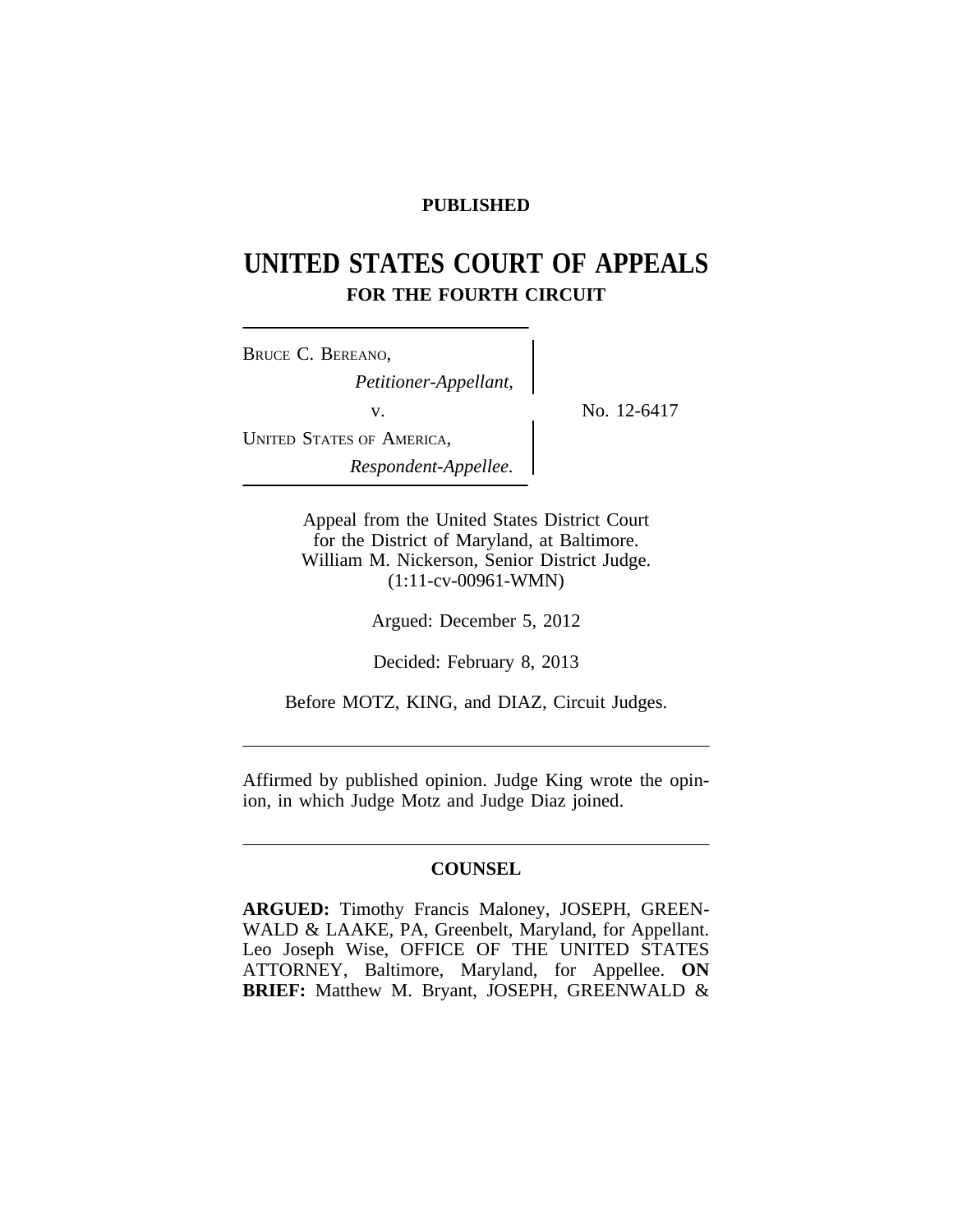LAAKE, PA, Greenbelt, Maryland, for Appellant. Rod J. Rosenstein, United States Attorney, Baltimore, Maryland, for Appellee.

#### **OPINION**

KING, Circuit Judge:

Bruce C. Bereano appeals from the district court's denial of his petition for a writ of coram nobis. The petition, filed pursuant to the All Writs Act, 28 U.S.C. § 1651(a), alleged that the Supreme Court's decision in *Skilling v. United States*, 130 S. Ct. 2896 (2010), requires vacatur of Bereano's 1994 mail fraud convictions in the District of Maryland. Pursuant to the Fifth Amendment's Due Process Clause, the *Skilling* decision limited application of the statutory term "intangible right of honest services," found in 18 U.S.C. § 1346, solely to those mail fraud prosecutions involving bribery or kickbacks. *See* 130 S. Ct. at 2931.

Bereano's coram nobis petition was denied on February 28, 2012, when the district court concluded that no relief could be granted even though Bereano's honest services fraud scheme did not involve bribery or kickbacks. *See Bereano v. United States*, No. 1:11-cv-00961, 2012 WL 683545 (D. Md. Feb. 28, 2012) (the "Opinion").**<sup>1</sup>** That was so, the court reasoned, because Bereano had also executed a fraud scheme involving money and property, implicating the pecuniary fraud theory of mail fraud, which was not affected by the *Skilling* decision. *See United States v. Black*, 625 F.3d 386, 387 (7th Cir. 2010) (deeming pecuniary fraud theory of mail fraud to be unaffected by Supreme Court's decision in *Skilling*). Although the Government has conceded the existence of a *Skilling* error,

**<sup>1</sup>**The district court's unpublished Opinion is found at J.A. 2337-49. (Citations herein to "J.A. \_\_\_\_" refer to the contents of the Joint Appendix filed by the parties in this appeal.)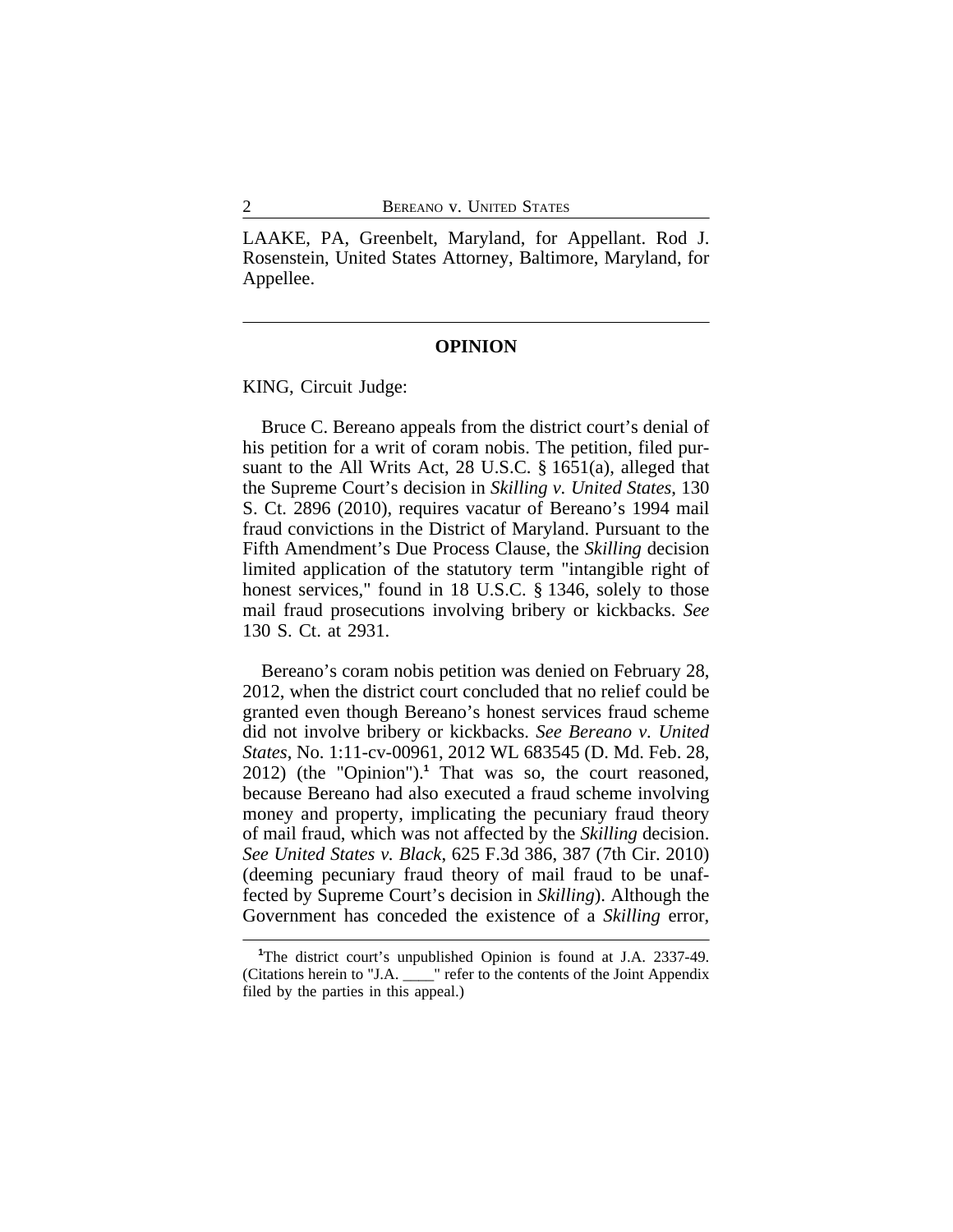the court satisfied itself that the error, though constitutional in nature, is harmless beyond a reasonable doubt. As explained below, we agree with the district court and affirm.

## I.

# A.

On May 26, 1994, the grand jury in the District of Maryland returned an indictment against Bereano, then a Maryland lawyer and lobbyist, charging him with eight counts of mail fraud, in violation of 18 U.S.C. §§ 1341 and 1346. The scheme underlying the charges was predicated on two separate theories of mail fraud, one derived from § 1341 and the other from § 1346.**<sup>2</sup>** More specifically, Paragraph 7 of Count One (in the portion of the indictment captioned "The Scheme and Artifice to Defraud") alleged that Bereano had devised a scheme and artifice to do the following:

(a) defraud his lobbying clients of money and property by means of false and fraudulent pretenses, representations and promises, by submitting to his lobbying clients bills which included false statements of expenses incurred [the "pecuniary fraud theory"]; and

(b) defraud his lobbying clients of their right to the loyal, faithful, honest, and unbiased service and performance of the duties of the defendant in his capacity as agent of said lobbying clients, free from willful omission, deceit, dishonesty, misconduct, fraud, self-

**<sup>2</sup>**Section 1341 of Title 18 criminalizes the use of the mail for the purpose of executing "any scheme or artifice to defraud, or for obtaining money or property by means of false or fraudulent pretenses." Meanwhile, § 1346 of Title 18, entitled "[d]efinition of 'scheme or artifice to defraud,'" defines such a scheme to also include "a scheme or artifice to deprive another of the intangible right of honest services."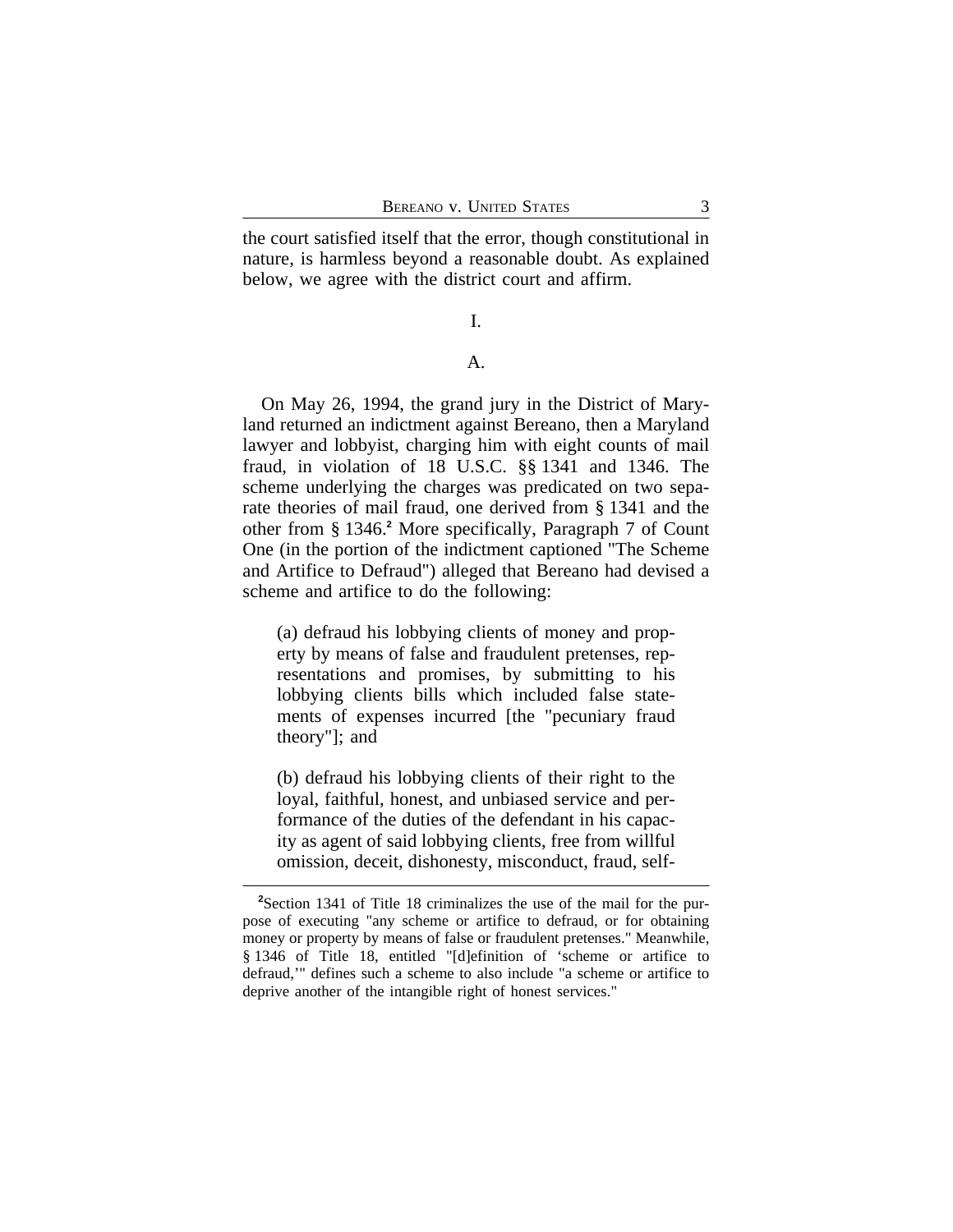dealing and conflict of interest [the "honest services fraud theory"].

# J.A. 20.**<sup>3</sup>**

Paragraphs 8 through 18 of Count One (the balance of that portion of the indictment captioned "The Scheme and Artifice to Defraud") further described the scheme in some detail. Therein, the grand jury alleged that, during the relevant period, Bereano requested that employees of his Annapolis law firm, Bereano & Resnick, make contributions to various political candidates. Those contributions were reimbursed through law firm checks, often designated with false notations to conceal their true purposes. In addition, Bereano caused firm checks to be issued to certain of the firm's employees, ostensibly for office expenses. Those checks were then cashed and the proceeds delivered to Bereano. Bereano distributed such proceeds to various members of his family, who used the money for contributions to his political action committee (the "Bereano PAC"). Finally, Bereano falsely billed his firm's lobbying clients for such expense items as "legislative entertainment," thereby recovering the political contributions into the firm's coffers by disguising their true nature.

The scheme and artifice to defraud, described as aforesaid in Count One, was realleged by the grand jury in each of Counts Two through Eight. Thus, all eight counts relied on the same fraud scheme, and the charges were identical in all respects save one. That is, the final paragraph of each count, commonly characterized as the "charging paragraph," identified a specific mailing that was used to execute and attempt to execute the fraud scheme.<sup>4</sup> Specifically, in September and

**<sup>3</sup>**Paragraphs 1 though 6 of Count One provide background facts for the scheme and charging allegations. The scheme and artifice to defraud is detailed in Paragraphs 7 through 18 thereof.

<sup>&</sup>lt;sup>4</sup>The mailing allegation of Count One, identifying the mailing of the law firm bill used to execute the scheme and artifice to defraud, is specified in Paragraph 19 thereof. The specific mailings underlying the other seven counts are found in Paragraph 2 of each of those counts.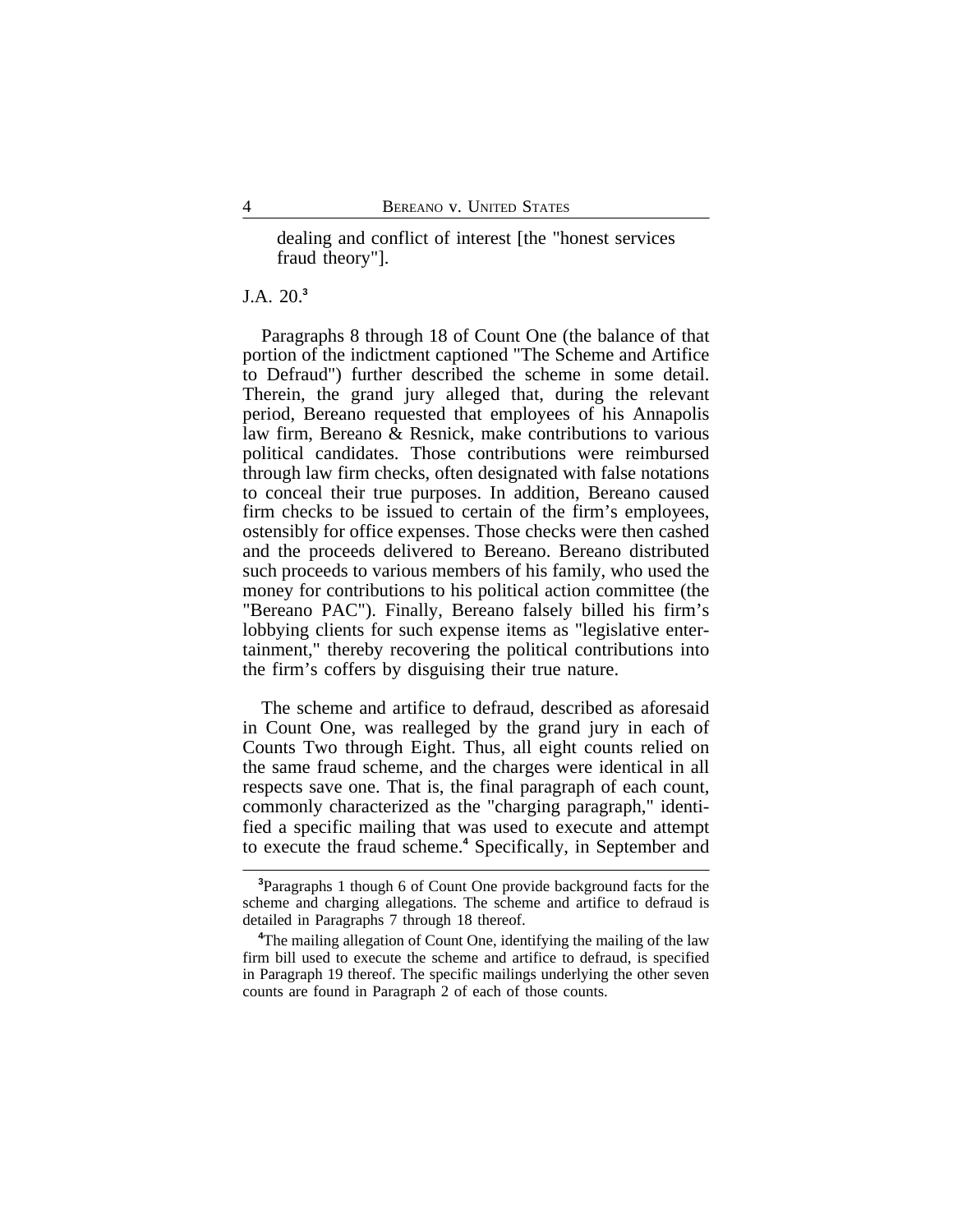October of 1990, four bills, ostensibly including charges for the law firm's expenses, were submitted to four of the firm's lobbying clients. The four clients allegedly responded by mailing checks back to the firm in payment of those bills. Bereano was charged with two mail fraud offenses relating to each of the four clients, one for the fraudulent bill mailed to the client and another for the client's check mailed back to the firm in payment of the bill. More particularly,

- Counts One and Two alleged that, for the purpose of executing and attempting to execute the scheme and artifice to defraud, a law firm bill was caused to be delivered by mail to, and a check thereafter received by the firm from, a client called Phillips Publishing;
- Counts Three and Four alleged that, for the purpose of executing and attempting to execute the scheme and artifice to defraud, a law firm bill was caused to be delivered by mail to, and a check thereafter received by the firm from, a client called Dental Benefit Providers;
- Counts Five and Six alleged that, for the purpose of executing and attempting to execute the scheme and artifice to defraud, a law firm bill was caused to be delivered by mail to, and a check thereafter received by the firm from, a client called Medical Mutual Liability Insurance Society of Maryland ("Medical Mutual"); and
- Counts Seven and Eight alleged that, for the purpose of executing and attempting to execute the scheme and artifice to defraud, a law firm bill was caused to be delivered by mail to, and a check thereafter received by the firm from, a client called Maryland Saltwater Sportsfisherman's Association ("MSSA").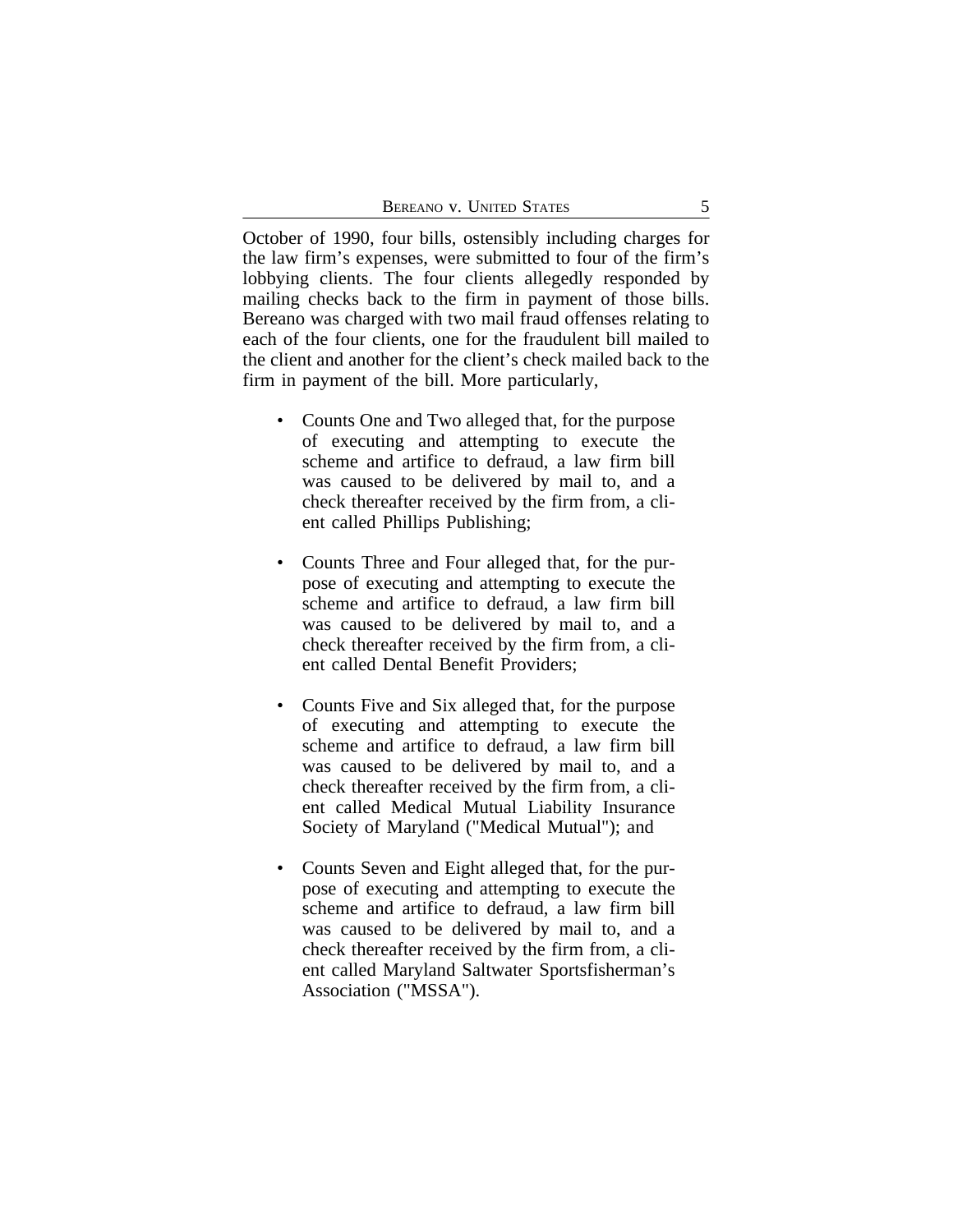During pretrial proceedings in the district court, Bereano sought dismissal of the indictment, contending, inter alia, that the "intangible right of honest services" provision of 18 U.S.C. § 1346 was unconstitutionally vague and thus violative of the Due Process Clause of the Fifth Amendment. The court denied Bereano's dismissal motion, and the matter proceeded to trial before a Maryland jury.

During Bereano's trial, which was conducted in Baltimore over a three-week period in November of 1994, the prosecution presented evidence from approximately twenty-six witnesses, including law firm employees and clients, members of Bereano's family, and Maryland politicians.**<sup>5</sup>** Charlotte Verkouw, a former assistant to Sandra O'Hearn, the firm's bookkeeper, explained that O'Hearn had directed her, at Bereano's behest, to contribute \$250 to a political campaign. That contribution was reimbursed to Verkouw by a firm check containing the false notation "reimbursement for computer paper." Verkouw was directed by O'Hearn to prepare several firm checks payable to O'Hearn, in random amounts, totalling approximately \$2500. Verkouw explained how two of the firm's reimbursement checks, each for \$300, were falsely characterized as "legislative entertainment," with the \$600 aggregate sum then billed on a pro rata basis to the four lobbying clients identified in the indictment.

At O'Hearn's behest, paralegal Pam Young endorsed law firm checks issued in her name and returned them to O'Hearn. It was Young's understanding that the checks would be cashed and their proceeds delivered to Bereano. Christine Sat-

**<sup>5</sup>**Our recitation of the facts is largely drawn from evidence presented at Bereano's trial and from the factual recitations made in the Opinion. To the extent they are derived from the trial evidence, the facts are recited in the light most favorable to the Government, as the prevailing party. *See United States v. Jefferson*, 674 F.3d 332, 341 n.14 (4th Cir. 2012).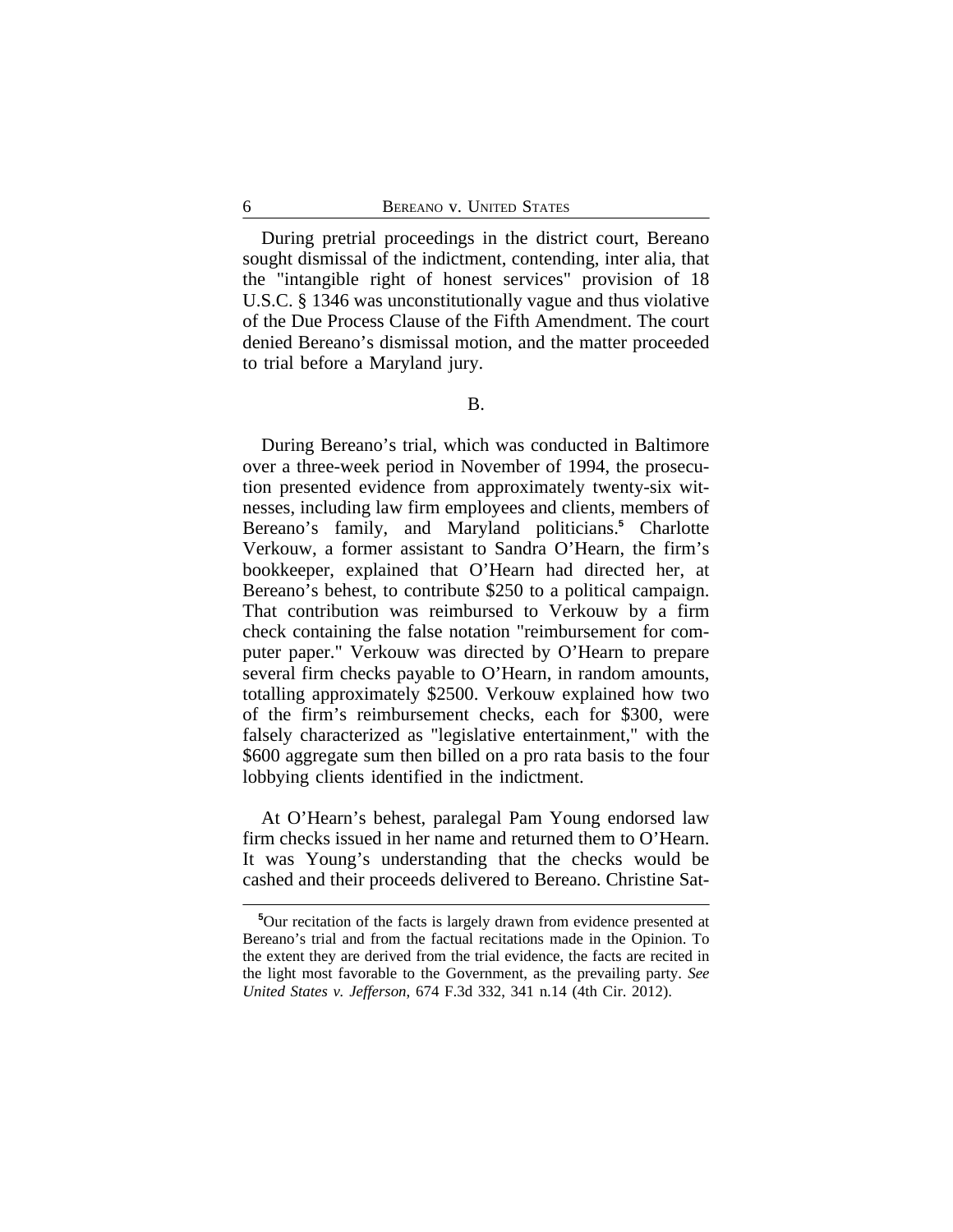terfield, who held various positions in the firm, made several political contributions for Bereano and O'Hearn. Satterfield was reimbursed with firm checks that falsely reflected they were reimbursements for, inter alia, a typewriter and miscellaneous expenses. Hazel Hall, O'Hearn's mother, was directed by her daughter to make at least one political contribution that the firm reimbursed.

Bereano's parents each received \$2500 in cash from their son, which they contributed to the Bereano PAC. Bereano's ex-wife made contributions to the Bereano PAC on behalf of herself and her daughter, and Bereano reimbursed her in cash for those contributions. Donna Robey Spencer, a former legislative assistant for Bereano, managed the Bereano PAC. Spencer made a contribution to a Maryland politician at the direction of O'Hearn, and was reimbursed with a law firm check containing the false notation "Reimbursement for office supplies." When a State Senator called with questions about Spencer's contribution, she informed other members of the firm's staff, including Bereano and O'Hearn, and refused to make any further contributions.

As a result of the Senator's inquiry to Spencer, O'Hearn destroyed most of the law firm's billing records for the period from May through September of 1990. O'Hearn did so, in part, because she had "written many more [political contribution] checks than the other girls in the office," all of which had been reimbursed by the firm. J.A. 1126. In addition to such contributions, and in order to provide Bereano with cash that he had requested, O'Hearn wrote and cashed firm checks totalling about \$2500. O'Hearn, who was responsible for generating the firm's bills to its lobbying clients, asserted that there was no established firm practice of falsely billing lobbying clients for political contributions. Before the grand jury, however, she had confirmed that Bereano had his lobbying clients billed for prorated portions of such contributions, falsely characterized on the bills as "legislative expenses." When the prosecutors used O'Hearn's grand jury transcript to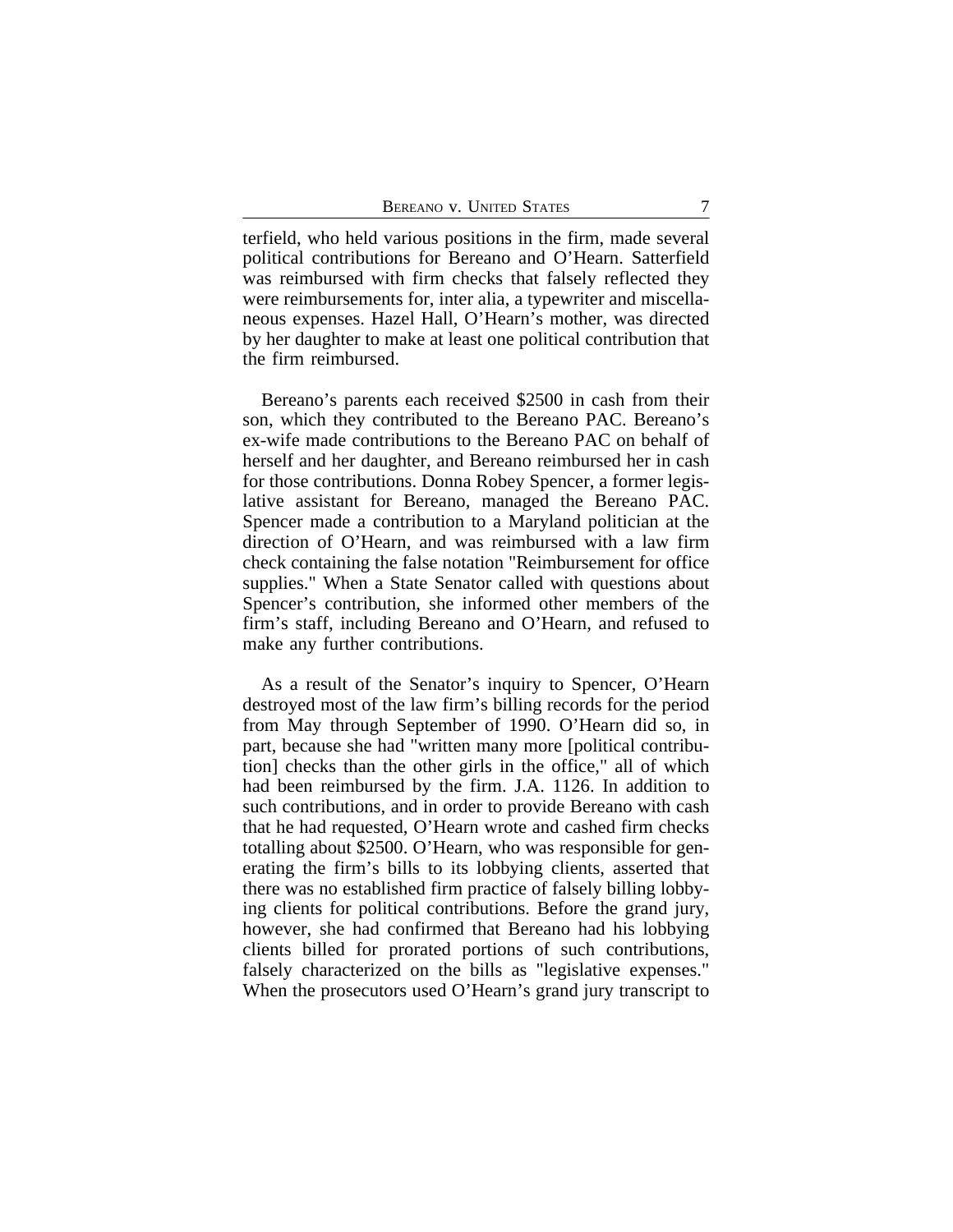impeach her testimony, she disavowed any recollection thereof and offered no explanation for the inconsistencies.

Of particular relevance, two of the law firm's check stubs for August 14, 1990, had not been destroyed. Those check stubs identified two firm checks to O'Hearn for \$300 each. The two checks were reimbursements for political contributions that O'Hearn made at Bereano's request, but the check stubs falsely reflected that they were reimbursements for a printer and a filing cabinet. The Memo Line on each stub included the notation "110," the firm's billing category for "legislative entertainment," as well as the phrase "per BCB," Bereano's initials.

One of the \$300 check stubs identified two lobbying clients, Phillips Publishing and Dental Benefit Providers, and specified their law firm account numbers. Half of the \$300 referenced on that stub was falsely billed to Phillips Publishing for "legislative entertainment." The remaining \$150 was falsely billed to Dental Benefit Providers, also as "legislative entertainment." The second \$300 check stub identified two additional lobbying clients, Medical Mutual and MSSA. Half of the \$300 referenced on that stub was falsely billed to Medical Mutual as "legislative entertainment." The remaining \$150 was then billed to MSSA with the same false notation.

The two \$300 reimbursement checks paid to O'Hearn on August 14, 1990, along with the four law firm bills, each dated September 1, 1990, were used to recoup \$600 to the firm for its political contributions. Those false bills gave rise to the eight mailings that underlie the charging paragraphs of the indictment. That is:

- Count One related to the September 1, 1990 firm bill mailed to Phillips Publishing;
- Count Two related to the check mailed to the firm by Phillips Publishing in payment of its bill;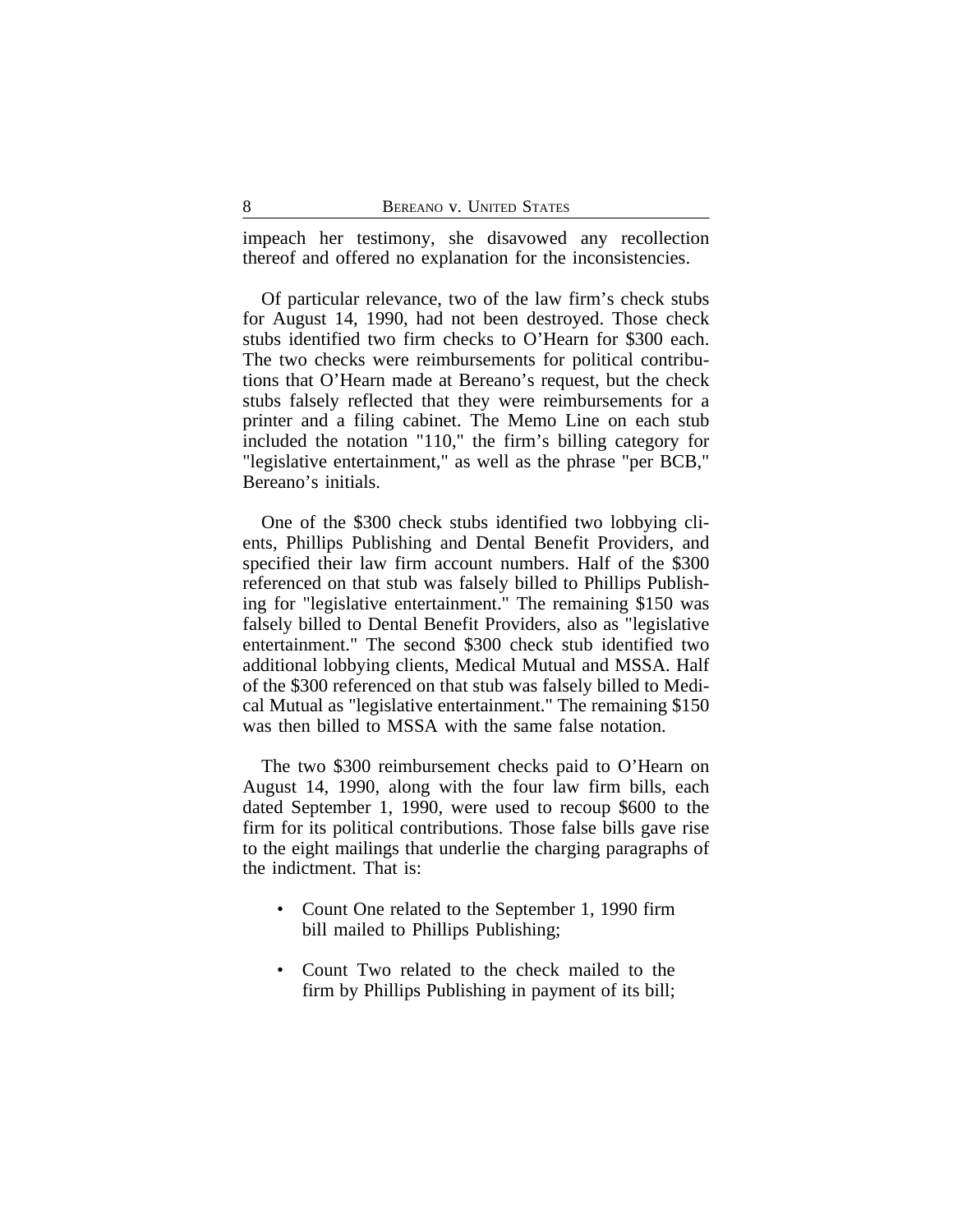- Count Three related to the September 1, 1990 firm bill mailed to Dental Benefit Providers;
- Count Four related to the check mailed to the firm by Dental Benefit Providers in payment of its bill;
- Count Five related to the September 1, 1990 firm bill mailed to Medical Mutual;
- Count Six related to the check mailed to the firm by Medical Mutual in payment of its bill;
- Count Seven related to the September 1, 1990 firm bill mailed to MSSA; and
- Count Eight related to the MSSA check to the firm in payment of its bill.

Finally, representatives of the four lobbying clients (Phillips Publishing, Dental Benefit Providers, Medical Mutual, and MSSA) confirmed that they had retained Bereano as their lobbyist. They also acknowledged that the reimbursements billed to their employers by the law firm for "legislative entertainment" had been paid. Bereano, however, was never authorized to bill the lobbying clients for any political contributions made by the firm or its employees.

The prosecution concluded its case against Bereano on November 22, 1994. The district court thereafter denied Bereano's motion for judgment of acquittal, save on Count Eight. On that charge, the court deemed the evidence insufficient to support a finding that MSSA had used the mail in paying its bill.**<sup>6</sup>**

**<sup>6</sup>**To avoid confusion by the jury, the district court deferred implementation of its Count Eight ruling until after the jury returned its verdict.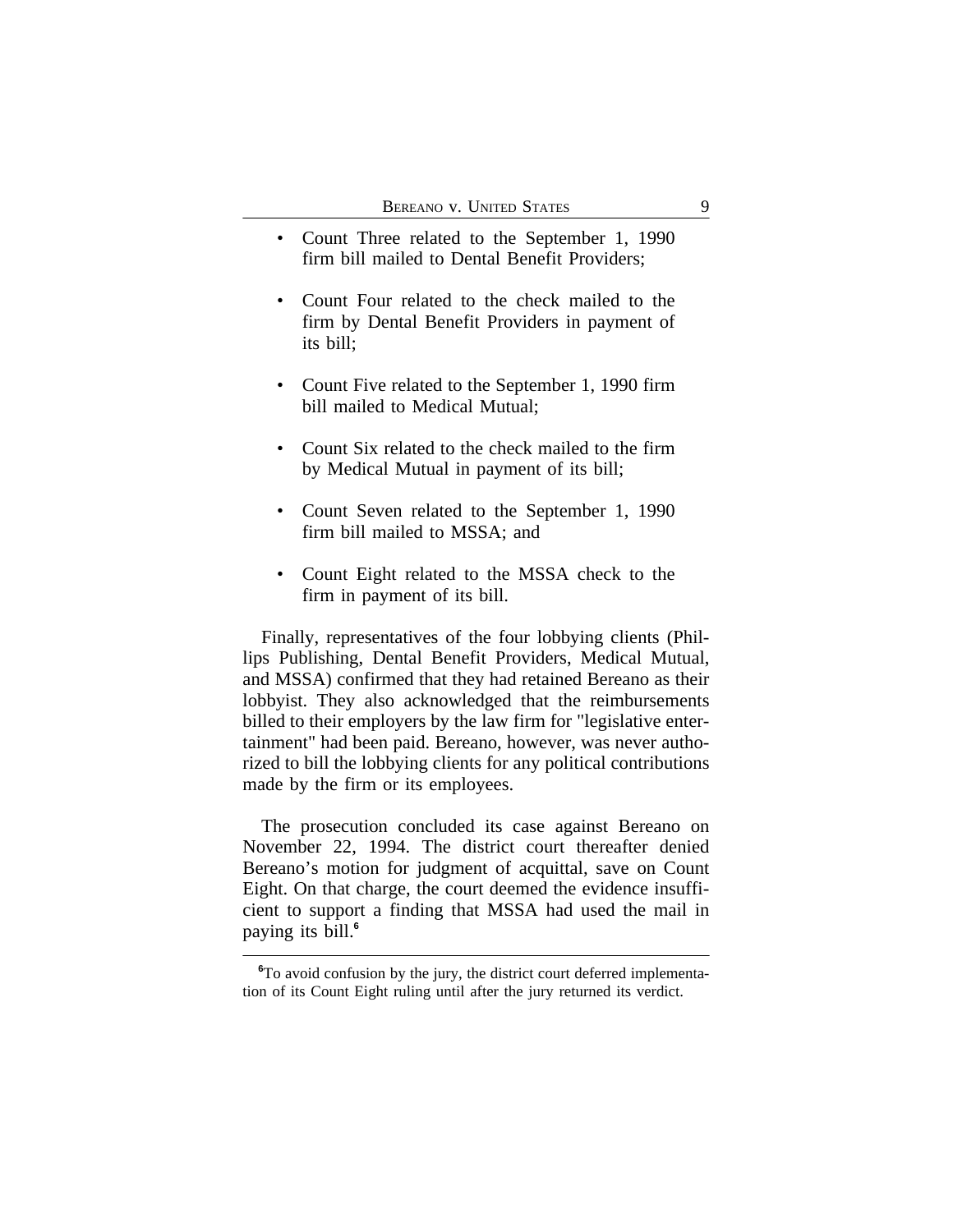#### 10 **BEREANO V. UNITED STATES**

On November 23, 1994, Bereano rested without presenting any evidence in defense of the charges. After a short break for Thanksgiving, the trial moved toward its conclusion with closing arguments and the district court's instructions on, inter alia, the elements of mail fraud. Consistent with the law as it then existed, the court advised the jury (pursuant to 18 U.S.C. § 1346) that "the first element that I gave you [the fraud scheme] means that the government must prove beyond a reasonable doubt that there was a scheme or artifice to defraud or to obtain money or property *or the intangible right to honest services* by means of false or fraudulent pretenses, representations or promises." J.A. 1906 (emphasis added). The court continued, explaining that "[a] scheme to defraud is any plan, device or course of action to obtain money or property *or to deprive another of the intangible right of honest services*." *Id.* (emphasis added). Thus, in its explanation of the first element, and again in defining a "scheme to defraud," the court instructed the jury, using the disjunctive "or," that it was entitled to convict Bereano if it found him guilty under either the pecuniary fraud theory or the honest services fraud theory.

On November 30, 1994, the jury found Bereano guilty on all eight Counts. In so doing, the jury returned a "general verdict" on each count, that is, it checked the line on the verdict form reflecting that Bereano was, in each instance, "Guilty." J.A. 1929-30. Neither the instructions nor the verdict form requested a specification of whether Bereano was convicted under the pecuniary fraud theory, the honest services fraud theory, or both. On April 21, 1995, the trial court imposed sentence, which was stayed during the pendency of an appeal.**<sup>7</sup>**

<sup>&</sup>lt;sup>7</sup>Prior to sentencing, the district court implemented its earlier decision and acquitted Bereano on Count Eight. The judgment order thus reflected his convictions and sentence on Counts One through Seven.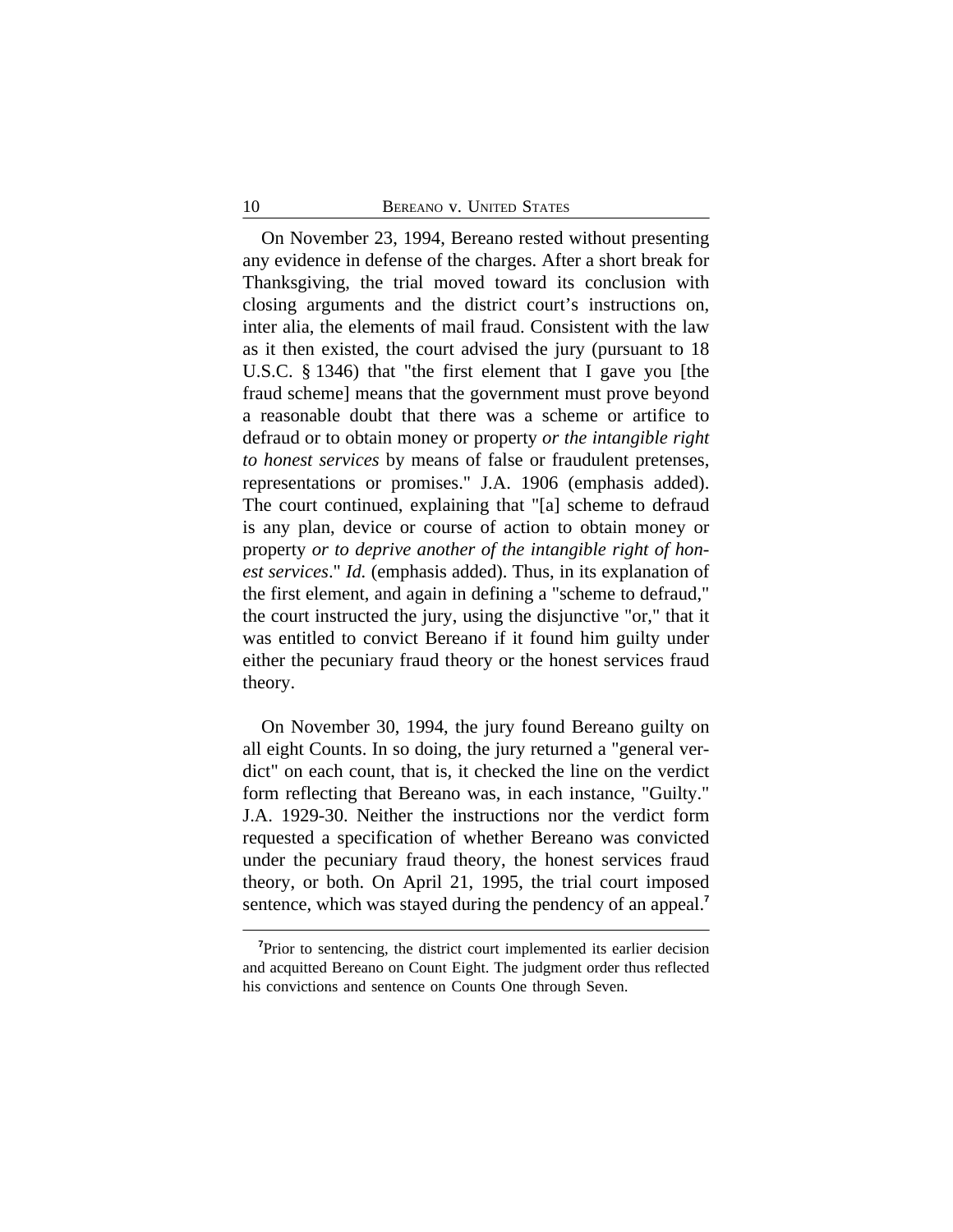# On appeal to this Court, Bereano maintained, inter alia, that "application of § 1346 to him overreached constitutional bounds." *See United States v. Bereano*, No. 95-5312, 1998 WL 553445, at \*5 (4th Cir. Aug. 28, 1998) (unpublished). After observing that "[s]ending a false bill to a third party through the mails . . . is a classic violation of the mail fraud statute," we rejected Bereano's constitutional contention and explained that, by enacting § 1346, "Congress meant to return the definition [of honest and faithful services] to its [earlier] scope," which covers

not only circumstances where an agent defrauds his principal by stealing money from the principal, but also where an agent defrauds his principal of his "honest and faithful services" when he breaches his fiduciary duty and conceals material information from his principal, coupled with the necessary intent and use of the mails and wires.

#### *Id.* at \*4-6.

Our decision also rejected Bereano's other appellate contentions, but agreed with the prosecution that the district court had erred at sentencing. *See Bereano*, 1998 WL 553445, at \*17. Accordingly, we vacated Bereano's sentence and remanded for resentencing. *Id.* Bereano was ultimately resentenced and fined. Bereano has long since served his sentence and paid his fine.

# II.

#### A.

As the district court recognized, Bereano was convicted of seven mail fraud offenses and prosecuted under both the pecuniary fraud theory and the honest services fraud theory.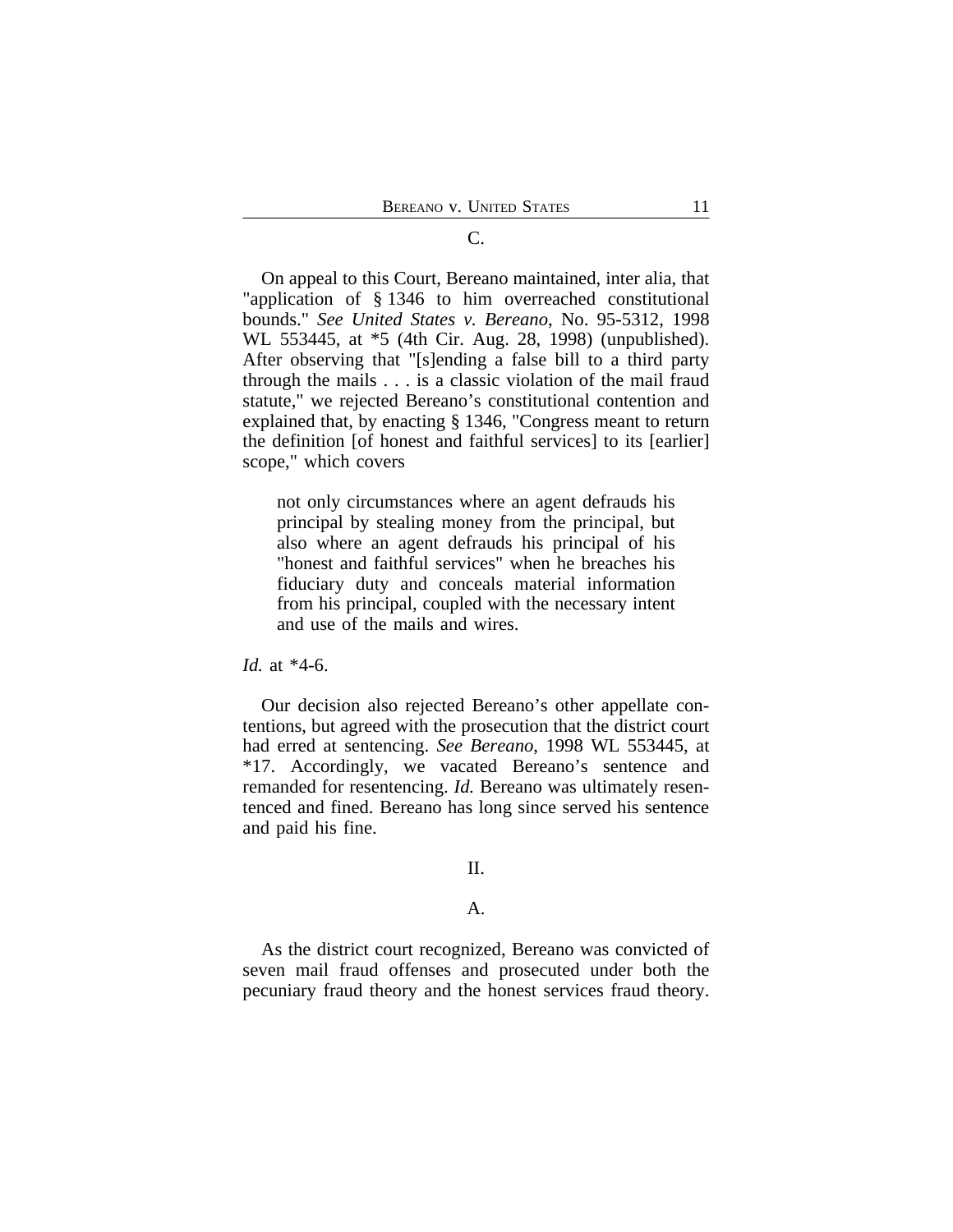Section 1346 of Title 18 was enacted by Congress in 1988 in response to the Supreme Court's 1987 decision in *McNally v. United States*, 483 U.S. 350 (1987). Prior to *McNally*, the courts had interpreted the mail fraud statute, 18 U.S.C. § 1341, to authorize a mail fraud prosecution for a scheme "to deprive individuals, the people, or the government of intangible rights, such as the right to have public officials perform their duties honestly." *Id.* at 358. The *McNally* Court ruled that Congress had never intended such a broad application of the mail fraud statute. The Court thus construed § 1341 "as limited in scope to the protection of property rights." *Id.* at 360. It explained that "[i]f Congress desires to go further, it must speak more clearly than it has." *Id.*

In response to *McNally*, Congress spoke swiftly, enacting § 1346 within the following year. As enacted, § 1346 provides as follows: "For the purposes of this chapter, the term 'scheme or artifice to defraud' includes a scheme or artifice to deprive another of the intangible right of honest services." Thereafter, until the *Skilling* decision partially repudiated the honest services fraud theory in 2010, the Government relied extensively on § 1346 to prosecute "honest services fraud."

During its October 2009 Term, the Supreme Court rendered its decision in *Skilling v. United States*, 130 S. Ct. 2896 (2010). In *Skilling*, an appeal by a former Enron executive, the Court circumscribed the prosecution's use of § 1346 in mail fraud prosecutions, limiting it to those cases involving actual bribery or kickbacks, which the Court characterized as having been the "core of the pre-*McNally* case law" relating to honest services fraud. *Id.* at 2931. Any application of § 1346 beyond the scope of such bribes and kickbacks "violates the Due Process Clause of the Fifth Amendment." *Id.* at 2935 (Scalia, J., concurring).

#### B.

In reliance on *Skilling* and its companion decision in *Black v. United States*, 130 S. Ct. 2963 (2010), Bereano initiated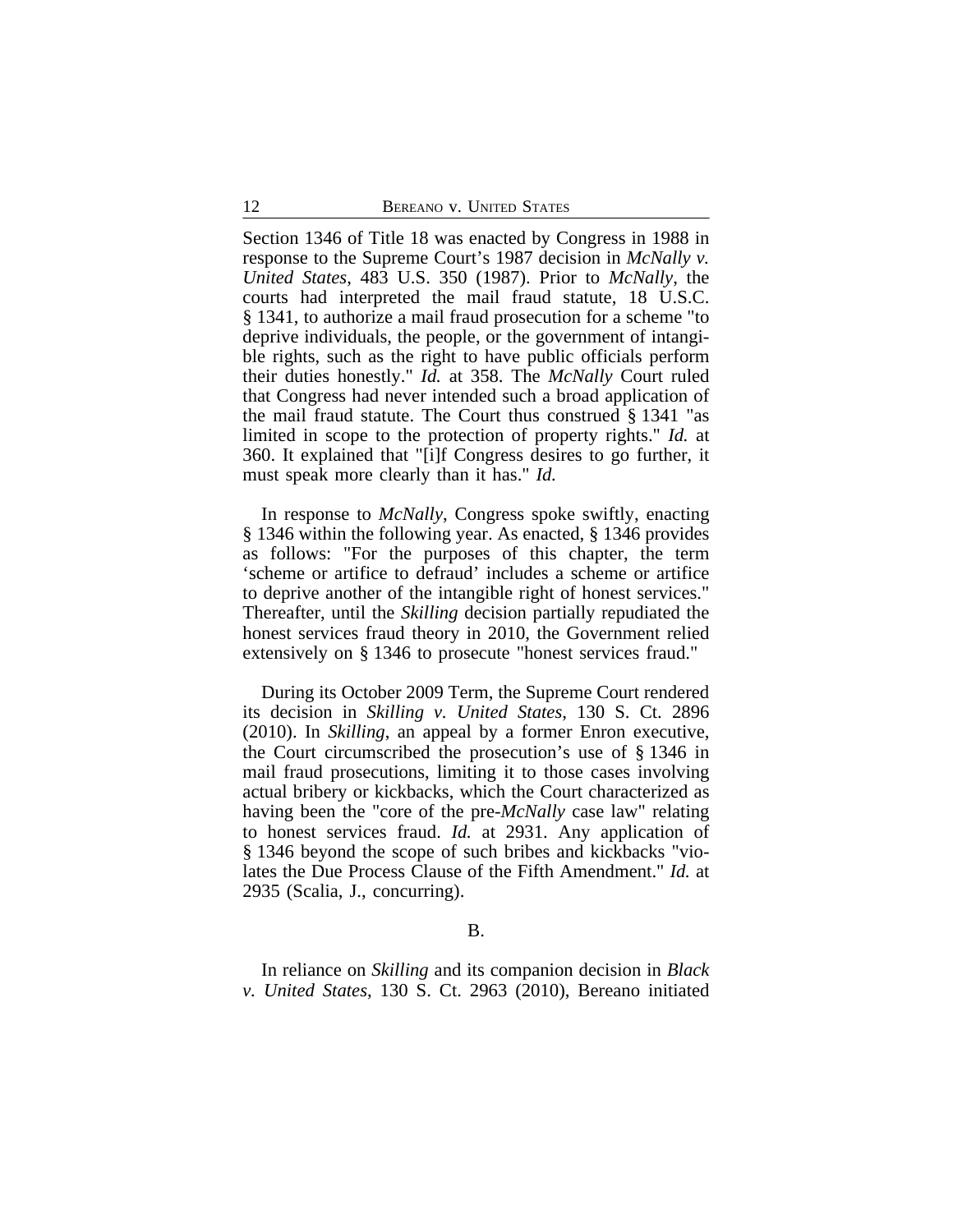| 13 |
|----|
|    |

this proceeding in the district court on April 12, 2011, seeking coram nobis relief to vacate his mail fraud convictions and secure repayment of his fine. In response, the Government conceded that, because there were no allegations of bribery or kickbacks in the indictment, the jury instructions in Bereano's trial regarding the honest services fraud theory unconstitutionally authorized the jury to convict Bereano under that repudiated theory, in contravention of *Skilling*. The Government contended, however, that Bereano could not have been convicted of the mail fraud charges without the jury also concluding that he was guilty under the pecuniary fraud theory, that is, that he had used the mail to defraud four of his lobbying clients of their money and property.

By its Opinion of February 28, 2012, the district court agreed with the Government, denying coram nobis relief and concluding that the *Skilling* error — though constitutional in nature — was harmless beyond a reasonable doubt. *See* Opinion 13. In reaching that conclusion, the Opinion observed that "[t]he core of the Government's case was the fraudulent billing scheme, which is primarily about money." *Id.* at 9. Bereano has timely noticed this appeal, and we possess jurisdiction pursuant to 28 U.S.C. § 1291.

#### III.

On appeal from a district court's denial of a petition for a writ of coram nobis, we review factual findings for clear error, questions of law de novo, and "'the district court's ultimate decision to deny the writ for abuse of discretion.'" *United States v. Akinsade*, 686 F.3d 248, 251-52 (4th Cir. 2012) (quoting *Santos-Sanchez v. United States*, 548 F.3d 327, 330 (5th Cir. 2008), *abrogated on other grounds by Padilla v. Kentucky*, 130 S. Ct. 1473 (2010)). We generally review de novo any mixed questions of law and fact. *United States v. Nicholson*, 611 F.3d 191, 205 (4th Cir. 2010).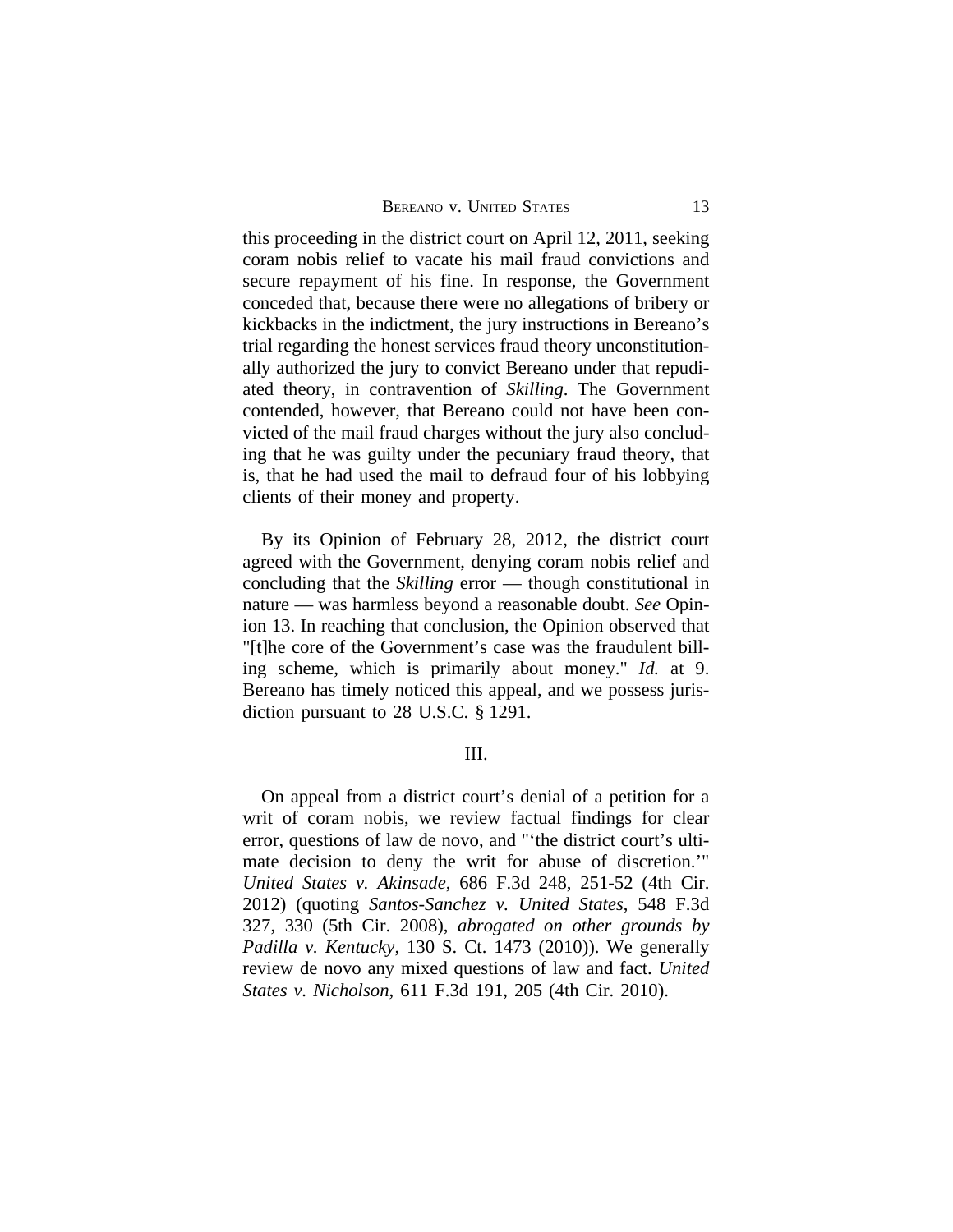#### IV.

## A.

The authority of a federal court to issue a writ of coram nobis derives from the All Writs Act, codified at 28 U.S.C. § 1651(a). Section 1651(a) authorizes the federal courts to issue "all writs necessary or appropriate in aid of their respective jurisdictions and agreeable to the usages and principles of law."**<sup>8</sup>** At common law, the writ of coram nobis was available only "to correct errors of fact," enabling a petitioner "to avoid the rigid strictures of judgment finality by correcting technical errors such as happened through the fault of the clerk." *United States v. Denedo*, 556 U.S. 904, 910-11 (2009) (internal quotation marks omitted). In its modern form, however, "*coram nobis* is broader than its common-law predecessor" and "can issue to redress a fundamental error . . . as opposed to mere technical errors." *Id.* at 911.

#### B.

#### 1.

In order for a district court to reach an ultimate decision on coram nobis relief, a petitioner is obliged to satisfy four essential prerequisites. First, a more usual remedy (such as habeas corpus) must be unavailable; second, there must be a valid basis for the petitioner having not earlier attacked his convictions; third, the consequences flowing to the petitioner from his convictions must be sufficiently adverse to satisfy Article III's case or controversy requirement; and, finally, the

**<sup>8</sup>**Although the adoption of Federal Rule of Civil Procedure 60(b) in 1946 abolished the writ of coram nobis in civil cases, coram nobis remains available to challenge a criminal conviction. As the Supreme Court has explained, "[s]uch a motion is a step in the criminal case and not, like habeas corpus where relief is sought in a separate case and record, the beginning of a separate civil [p]roceeding." *United States v. Morgan*, 346 U.S. 502, 505 n.4 (1954).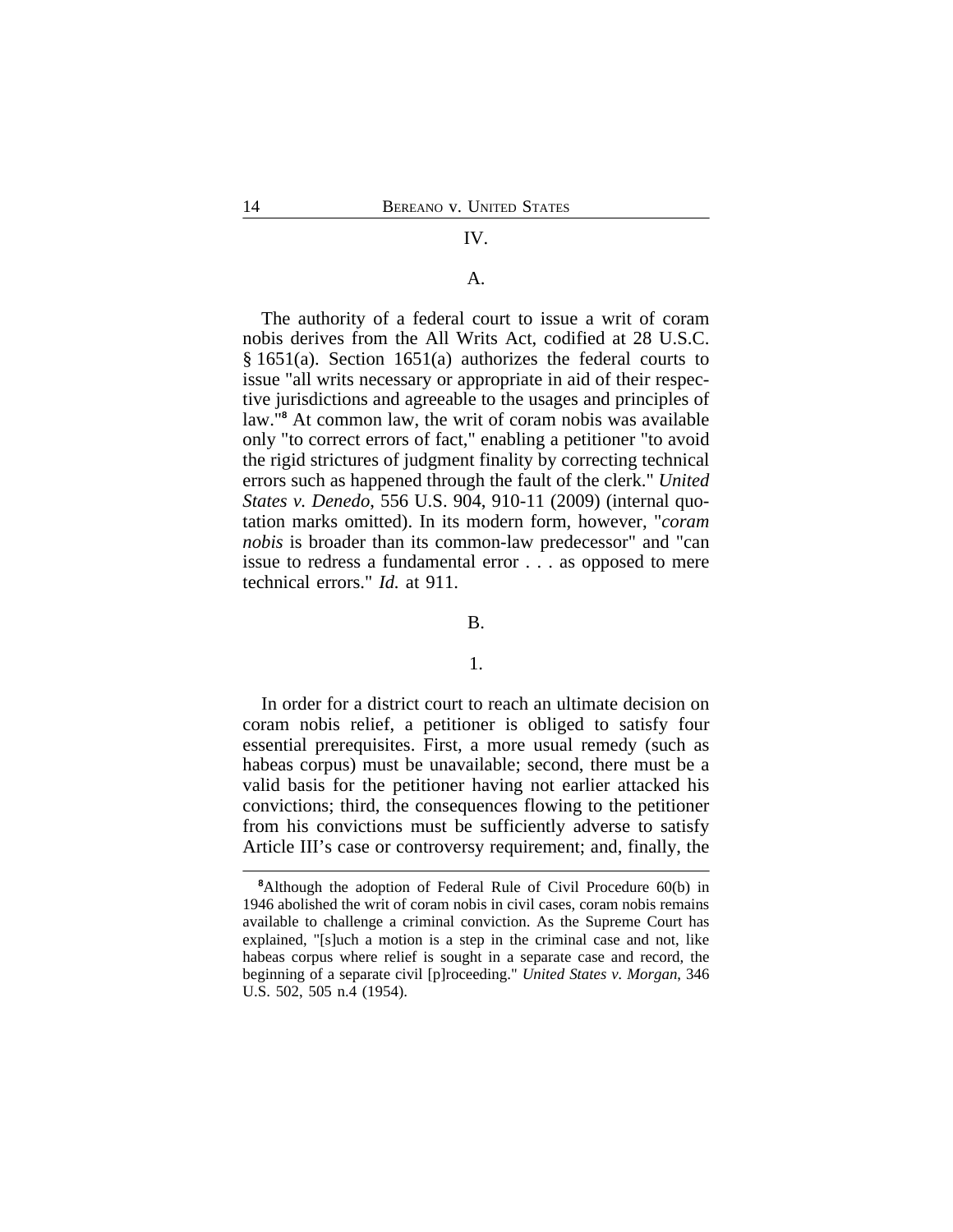error that is shown must be "of the most fundamental character." *United States v. Akinsade*, 686 F.3d 248, 252 (4th Cir. 2012).

The Government does not contest the proposition that Bereano has satisfied the first three of the foregoing prerequisites for coram nobis relief. First, having served his sentence and paid his fine, the usual postconviction remedy of habeas corpus is not available. Second, Bereano's reason for not launching an earlier attack on his convictions is a valid one, in that the Supreme Court only recently rendered the primary decision on which he relies, *Skilling v. United States*, 130 S. Ct. 2896 (2010).**<sup>9</sup>** Third, Bereano is yet burdened with multiple felony convictions for which he has suffered substantial adverse consequences, e.g., being disbarred from the practice of law. Those consequences are sufficient to satisfy the case or controversy requirement of Article III. *See United States v. Mandel*, 862 F.2d 1067 (4th Cir. 1988) (affirming award of coram nobis relief on basis of *McNally*).

#### 2.

We thus turn to a more robust analysis of the fourth prerequisite for coram nobis relief — whether the *Skilling* error conceded by the Government is "of the most fundamental character." That terminology derives from a Supreme Court decision of long standing, where the Court emphasized that an error "of the most fundamental character" is one that has "rendered the proceeding itself irregular and invalid." *United States v. Mayer*, 235 U.S. 55, 69 (1914). More recently, the Court explained the circumscribed use of coram nobis when it directed that "judgment finality is not to be lightly cast aside; and courts must be cautious so that the extraordinary remedy of *coram nobis* issues only in extreme cases."

**<sup>9</sup>**The *Skilling* decision was issued by the Supreme Court on June 4, 2010. Bereano filed his coram nobis petition in the district court ten months later, on April 12, 2011.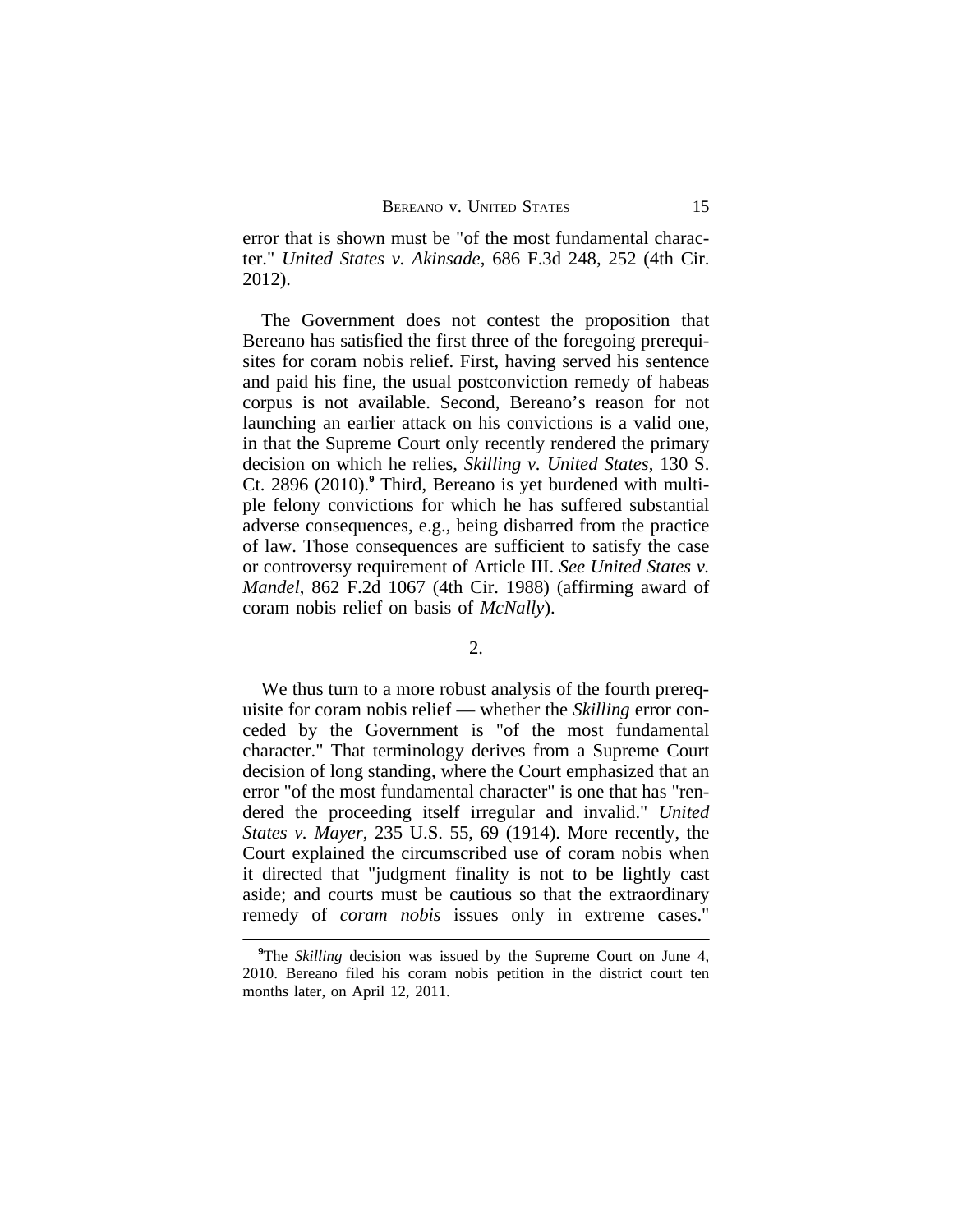*Denedo*, 556 U.S. at 916; *see also Carlisle v. United States*, 517 U.S. 416, 429 (1996) ("[I]t is difficult to conceive of a situation in a federal criminal case today where a writ of *coram nobis* would be necessary or appropriate." (internal quotation marks omitted)). Our sister circuits have fairly consistently been of a similar view. *See Thomas v. U.S. Disciplinary Barracks*, 625 F.3d 667, 670 n.3 (10th Cir. 2010) (explaining that an error must be "so fundamental as to render the proceedings themselves irregular and invalid; in the interests of promoting the finality of appeals, the standard for obtaining relief through *coram nobis* is more stringent than the standard applicable on direct appeal"); *United States v. Bruno*, 903 F.2d 393, 396 (5th Cir. 1990) (describing an error "of the most fundamental character" as one "that has resulted in a complete miscarriage of justice").

In this proceeding, the Government concedes that a constitutional error occurred in Bereano's trial when the district court erroneously instructed the jury that it could convict Bereano on the honest services fraud theory. Thus, we must determine whether that instructional error was so serious as to be, in terms of the fourth prerequisite of coram nobis, an error "of the most fundamental character." In answering this inquiry, we will initially examine whether the *Skilling* error would have entitled Bereano to relief by way of a direct appeal. We utilize that analysis because an appellant who would not be entitled to relief on direct appeal could never be entitled to the extraordinary writ of coram nobis. *See Mandel*, 862 F.2d at 1074 (assessing availability of relief on direct appeal before examining propriety of coram nobis relief); *see also Akinsade*, 686 F.3d at 252-53 (examining merits of constitutional claim in order to determine whether error is "of the most fundamental character").**<sup>10</sup>**

**<sup>10</sup>**Due to the extraordinary nature of the coram nobis writ, and because it is a form of postconviction relief, several of the federal courts have utilized habeas corpus procedures in resolving coram nobis petitions. *See United States v. Chaidez*, 655 F.3d 684, 687 (7th Cir. 2011) ("Because a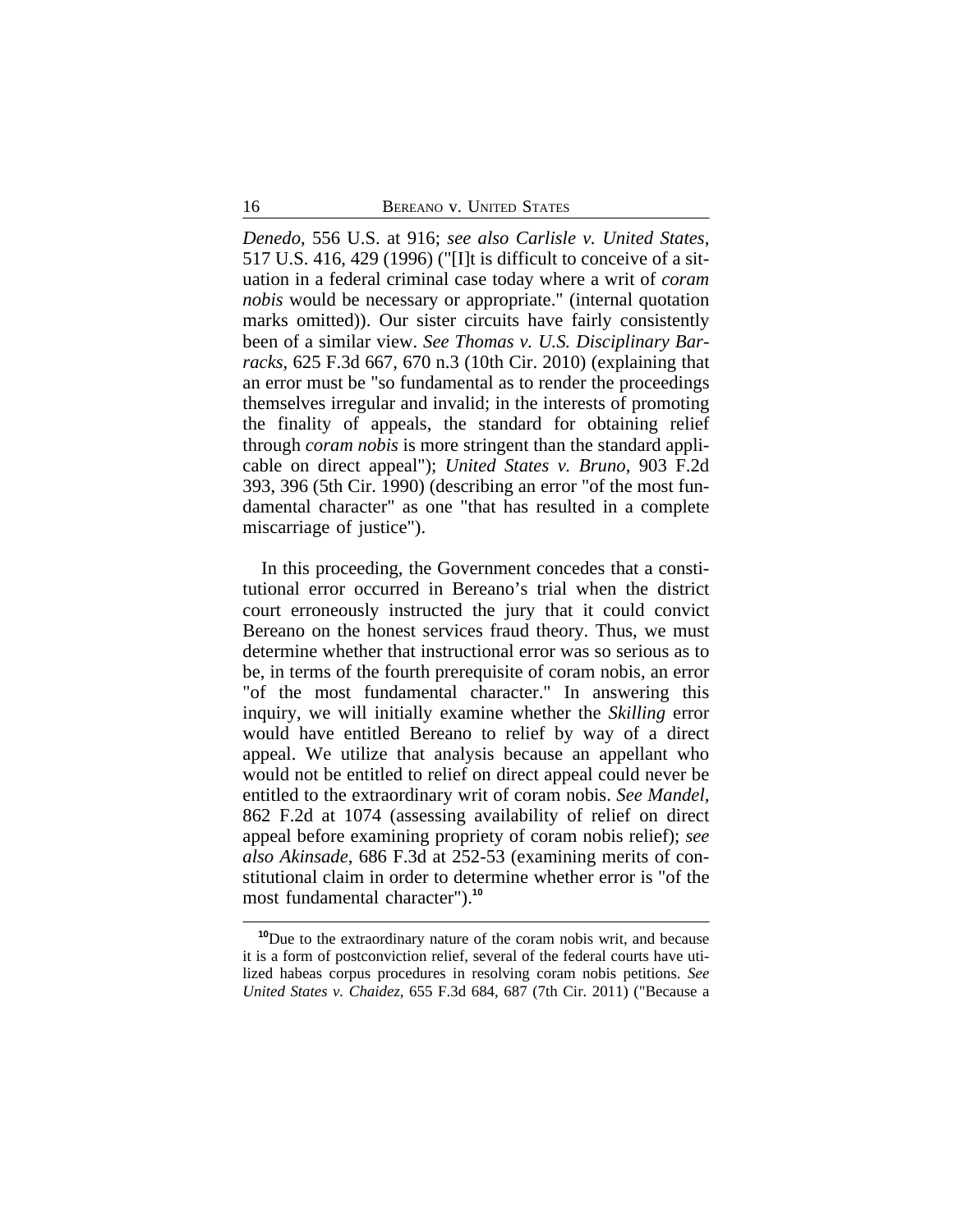Pursuant to the Supreme Court's decision in *Yates v. United States*, when a general verdict of guilty rests on two alternative theories of prosecution, one valid and the other invalid, the verdict should be set aside if it is "impossible to tell which ground the jury selected." 354 U.S. 298, 312 (1957). As we later recognized in *United States v. Hastings*, however, an alternative-theory error is nevertheless subject to harmless error review. *See* 134 F.3d 235, 241-42 (4th Cir. 1998). In *Hastings*, Judge Wilkins assumed that an erroneous instruction concerning an element of the charged offense was constitutional error. Our decision explained that, in such circumstances, the reviewing court

must attempt to ascertain what evidence the jury necessarily credited in order to convict the defendant under the instructions given. If that evidence is such that the jury must have convicted the defendant on the legally adequate ground in addition to or instead of the legally inadequate ground, the conviction may be affirmed.

## *Id.*

Later, in *Neder v. United States*, the Supreme Court reached the same result, recognizing that a failure to properly instruct on an element of the offense is a constitutional error

writ of error coram nobis affords the same general relief as a writ of habeas corpus, . . . we proceed as we would in a habeas case." (internal citation omitted)); *United States v. Mandanici*, 205 F.3d 519, 527 (2d Cir. 2000) (same); *Blanton v. United States*, 94 F.3d 227, 235 (6th Cir. 1996) (same). Indeed, at least one district court has denied a *Skilling*-based coram nobis petition on the basis of the one-year statute of limitations applicable to proceedings under 28 U.S.C. § 2255. *See United States v. Woodward*, No. 1:95-cr-10234, 2012 WL 4856055 (D. Mass. Oct. 10, 2012). Such an approach has not been suggested by the parties to this appeal, however, and neither *Mandel* nor *Akinsade* utilized any habeas corpus procedural principles for guidance.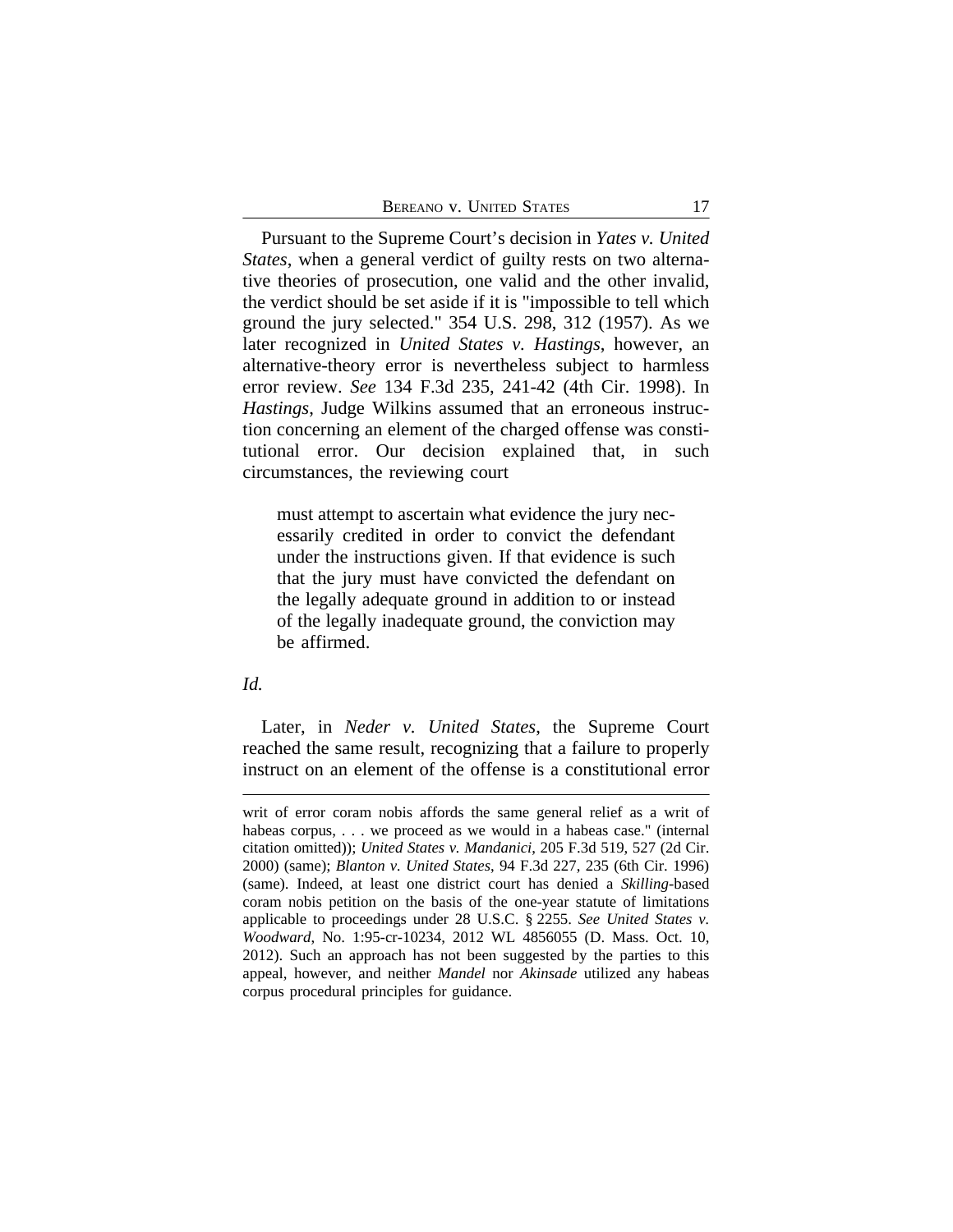subject to harmlessness review. *See* 527 U.S. 1, 4 (1999) (citing *Chapman v. California*, 386 U.S. 18 (1967)). The *Skilling* decision endorsed the harmless error precedent, further emphasizing that, although "constitutional error occurs when a jury is instructed on alternative theories of guilt and returns a general verdict that may rest on a legally invalid theory," that determination "does not necessarily require reversal." 130 S. Ct. at 2934 (citing *Yates*, 354 U.S. 298). Indeed, after the Court remanded *Skilling* and its companion case, *Black v. United States*, 130 S. Ct 2963 (2010), to the Fifth and Seventh Circuits, those courts applied harmless error review to identified *Skilling* errors. *See United States v. Skilling*, 638 F.3d 480, 481-82 (5th Cir. 2011) (applying *Neder* harmless error review to *Skilling* error); *United States v. Black*, 625 F.3d 386, 388 (7th Cir. 2010) (same).

In its Opinion, the district court correctly recognized the applicability of *Neder*'s harmless error standard in Bereano's coram nobis proceeding, and then ruled against him. *See* Opinion 5-6. Less than a month thereafter, our decision in *United States v. Jefferson* ratified the *Neder* harmless error standard as the law of this Circuit with respect to *Skilling* error. *See* 674 F.3d 332, 361 (4th Cir. 2012). In *Jefferson*, we explained that an appellate court is obliged to deny relief on direct appeal if it concludes "'beyond a reasonable doubt that a rational jury would have found the defendant guilty absent the error.'" *Id.* at 360 (quoting *Neder*, 527 U.S. at 18). We spelled out the applicable harmless error test as follows:

[I]f the evidence that the jury necessarily credited in order to convict the defendant under the instructions given . . . is such that the jury must have convicted the defendant on the legally adequate ground in addition to or instead of the legally inadequate ground, the conviction may be affirmed.

*Id.* at 361 (internal quotation marks omitted).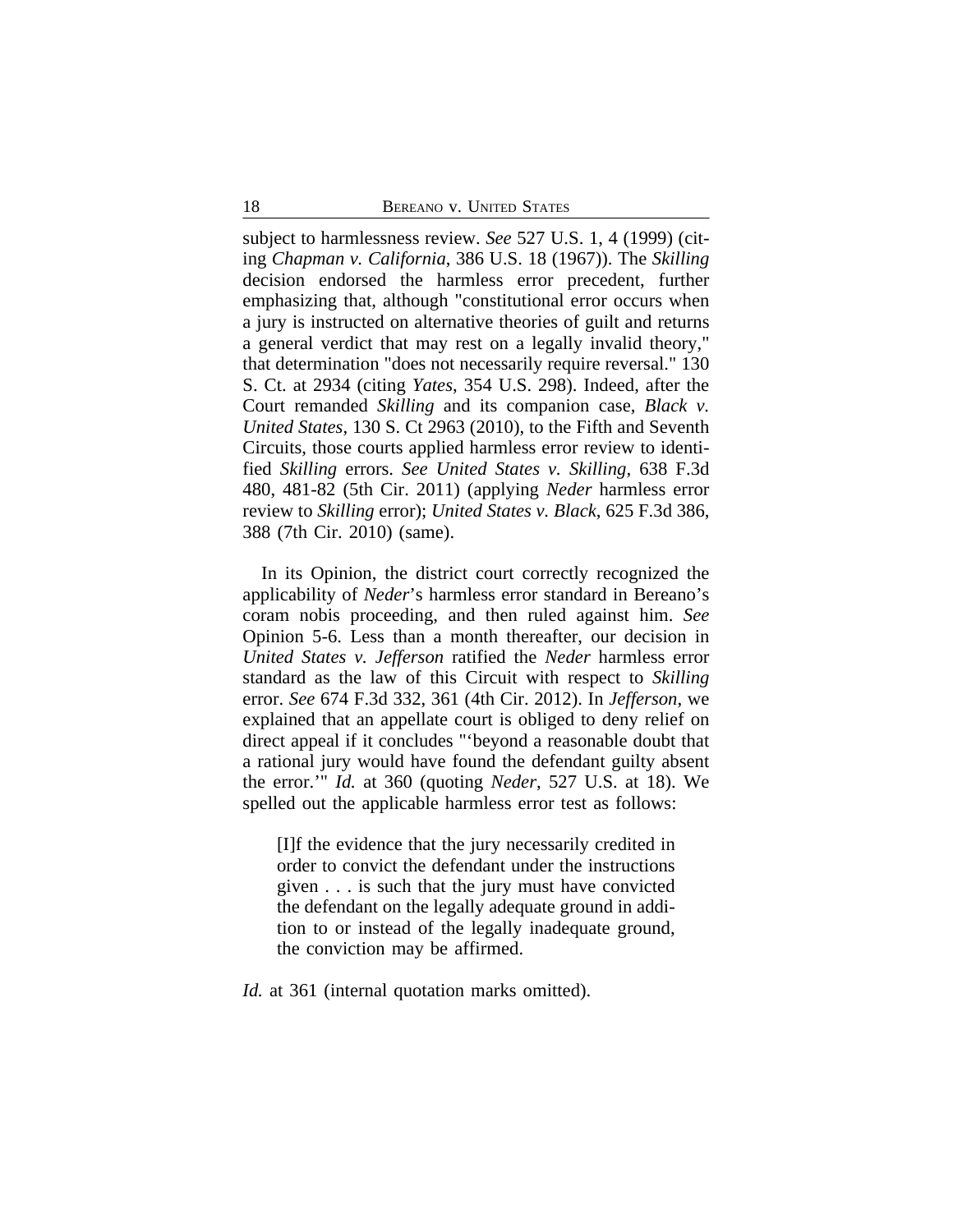In concluding that the Government had satisfied its burden of establishing harmlessness beyond a reasonable doubt, the district court correctly recognized that "[t]he core of the Government's case was the fraudulent billing scheme, which is primarily about money." Opinion 9.**<sup>11</sup>** The court expounded on the foregoing characterization of the prosecution's case in the following terms:

[I]t would be inconsistent for the jury to convict Bereano of honest services fraud but find him innocent of pecuniary fraud. A conviction based on honest services fraud necessarily acknowledges that the jury accepts as true the scheme the Government has alleged, that Bereano knowingly took advantage of his client[s'] trust by sending them false bills. *In accepting that this scheme took place, the jury also necessarily accepted that Bereano knowingly obtained his clients' money by false pretenses, a finding that equates to a conviction for pecuniary fraud.*

*Id.* at 9-10 (emphasis added). The court's characterization is consistent with our decision rejecting Bereano's direct appeal

<sup>&</sup>lt;sup>11</sup>The district judge who resolved the coram nobis proceedings against Bereano was the same judge who presided over Bereano's criminal trial more than fifteen years earlier. In this circumstance, the Opinion's characterization of the prosecution's case — i.e., that "[t]he core of the Government's case was the fraudulent billing scheme" — may be entitled to some degree of deference, either as a factual finding or as a determination of a mixed question of law and fact. As a factual finding, it would be subject to clear error review. Although mixed questions of law and fact are ordinarily reviewed de novo, the Supreme Court has recognized that "deferential review of mixed questions of law and fact is warranted when it appears that the district court is 'better positioned' than the appellate court to decide the issue in question." *Salve Regina Coll. v. Russell*, 499 U.S. 225, 233 (1991). Out of an abundance of caution, we review de novo the court's characterization of the trial evidence. Having done so, we readily ratify that characterization — that "[t]he core of the government's case was the fraudulent billing scheme" — as the only appropriate one.